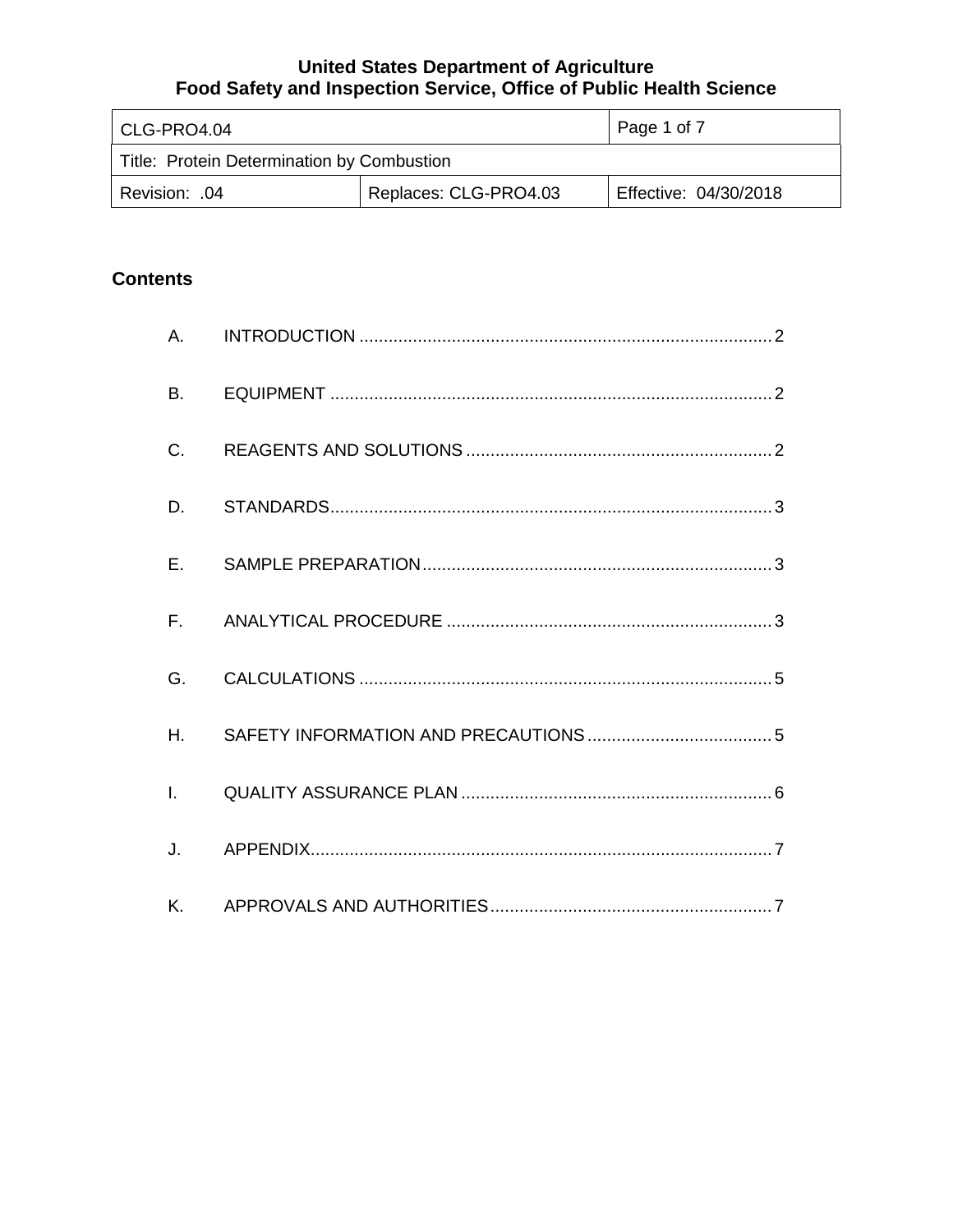| l CLG-PRO4.04                              |  | Page 2 of 7           |
|--------------------------------------------|--|-----------------------|
| Title: Protein Determination by Combustion |  |                       |
| Replaces: CLG-PRO4.03<br>l Revision: .04   |  | Effective: 04/30/2018 |

### **A. INTRODUCTION**

1. Summary of Procedure

Total protein is determined using nitrogen analysis. The sample is combusted with oxygen and the gases containing nitrogen oxides are collected in a ballast tank until a specified pressure is reached. Helium is used as a carrier and an aliquot of combustion gas containing nitrogen oxides is reduced to nitrogen. It is then passed through a tube containing magnesium perchlorate and sodium hydroxide on a silicate carrier to remove water and carbon dioxide. The nitrogen is measured with a thermal conductivity detector using helium as a reference. Nitrogen is then converted to protein using a conversion factor.

2. Applicability

This method is suitable for the determination of protein content in fresh and processed meat and poultry products at levels  $\geq 0.3$  %.

*Note: Refer to 9CFR 439.1 for regulations involving food chemistry.*

#### **B. EQUIPMENT**

*Note: Equivalent equipment may be substituted.*

- 1. Apparatus
	- a. Robot Coupé food processor Robot Coupé U.S.A. Inc.
	- b. Analytical balance capable of weighing to 0.1 mg.
	- c. Forced draft oven Adjustable to  $101 \pm 1$  °C.
	- d. Three two-stage compressed gas regulators
	- e. Ceramic combustion boats Cat. No. 529-203, LECO.
	- f. Foil Boat liners for liquid samples Cat. No. 502-343, LECO.
- 2. Instrumentation
	- a. LECO TruMac N with TruMac operating software

Nitrogen conversion factor: 6.25 for meat and meat products.

### **C. REAGENTS AND SOLUTIONS**

*Note: Equivalent reagents and solutions may be substituted. The maximum length of time that a working reagent shall be used is 1 year unless the laboratory has produced extension data*.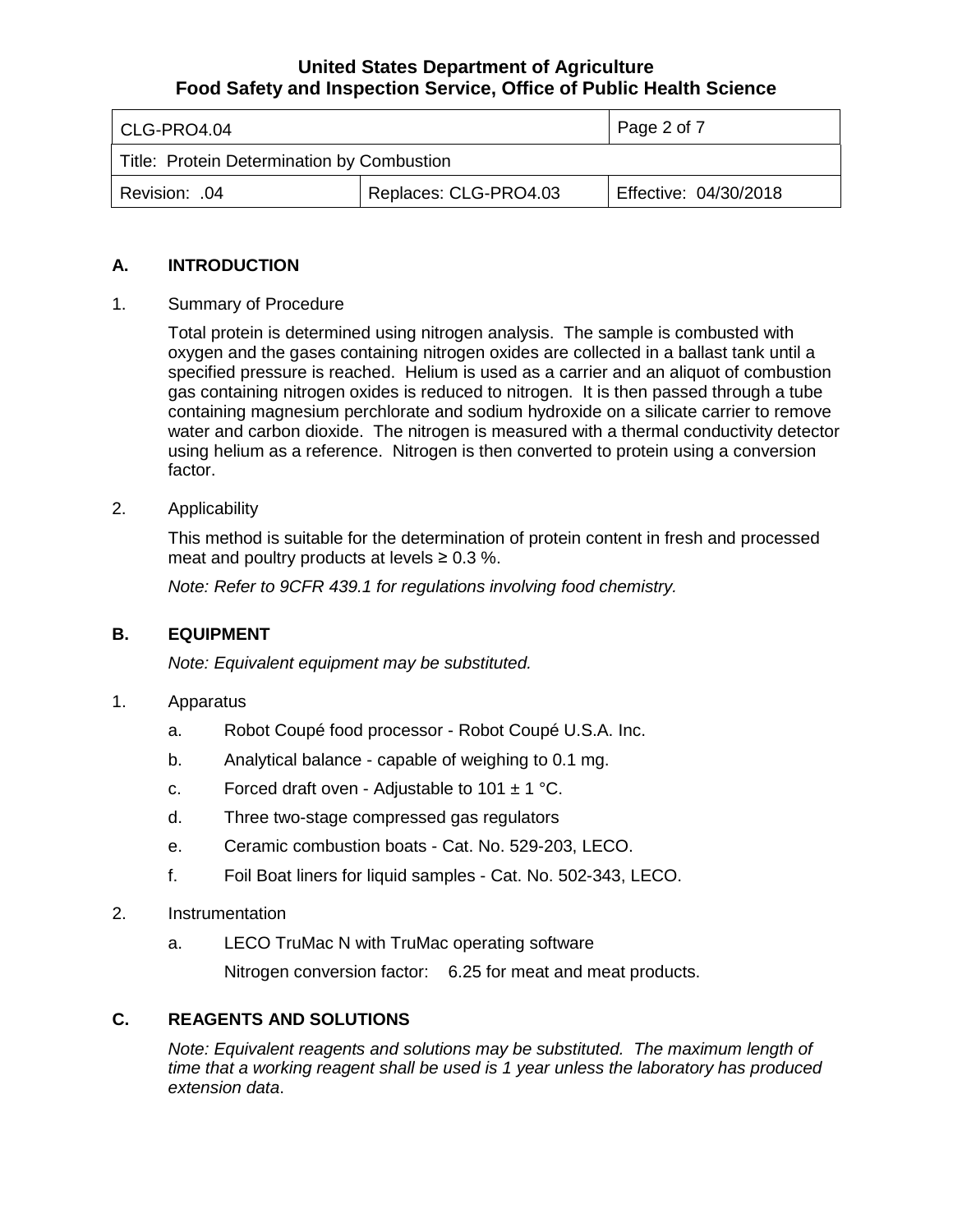| l CLG-PRO4.04                              |  | Page 3 of 7           |
|--------------------------------------------|--|-----------------------|
| Title: Protein Determination by Combustion |  |                       |
| Replaces: CLG-PRO4.03<br>.04. :Revision    |  | Effective: 04/30/2018 |

### 1. Reagents

- a. N-Catalyst Cat. No. 502-049, LECO.
- b. Anhydrone (Magnesium Perchlorate) Cat. No. 501-171. LECO.
- c. Lecosorb (Sodium Hydroxide on silicate carrier) Cat. No. 502-174, LECO.
- d. Silicone grease Cat. No. 501-241, LECO.
- e. Leak detection solution Cat. No. 502-213, LECO.
- f. Copper Sticks Cat. No. 502-304-500, LECO.
- g. Copper Turnings Cat. No. 501-621, LECO.
- h. Glass wool for furnace filter packing Cat. No. 501-081, LECO.
- i. Steel wool Cat. No. 502-310, LECO.
- j. Cylinder Compressed air, medical quality.
- k. Cylinder Oxygen, 99.99% purity
- l. Cylinder Helium, 99.99% purity

### **D. STANDARDS**

*Note: Equivalent standards / solutions may be substituted. Purity and counter ions are to be taken into account when calculating standard concentrations. In-house prepared standards shall be assigned an expiration date that is no later than the stability stated in the method. The maximum length of time that an in-house prepared standard shall be used is 1 year unless the laboratory has produced extension data.*

- 1. Standard Information
	- a. EDTA -- LECO Cat. No. 502-092

Use the conversion factor 6.25 to convert Nitrogen to protein.

### **E. SAMPLE PREPARATION**

Process the sample until a homogeneous mixture is obtained. Take care not to lose moisture during processing.

## **F. ANALYTICAL PROCEDURE**

- 1. Preparation of Controls and Samples
	- a. Weigh  $1.0 \pm 0.2$  g of sample and/or QC tissue into a ceramic boat.
	- b. Dry samples in a 101  $\pm$  1 °C convection oven for 45  $\pm$  5 min. After drying, load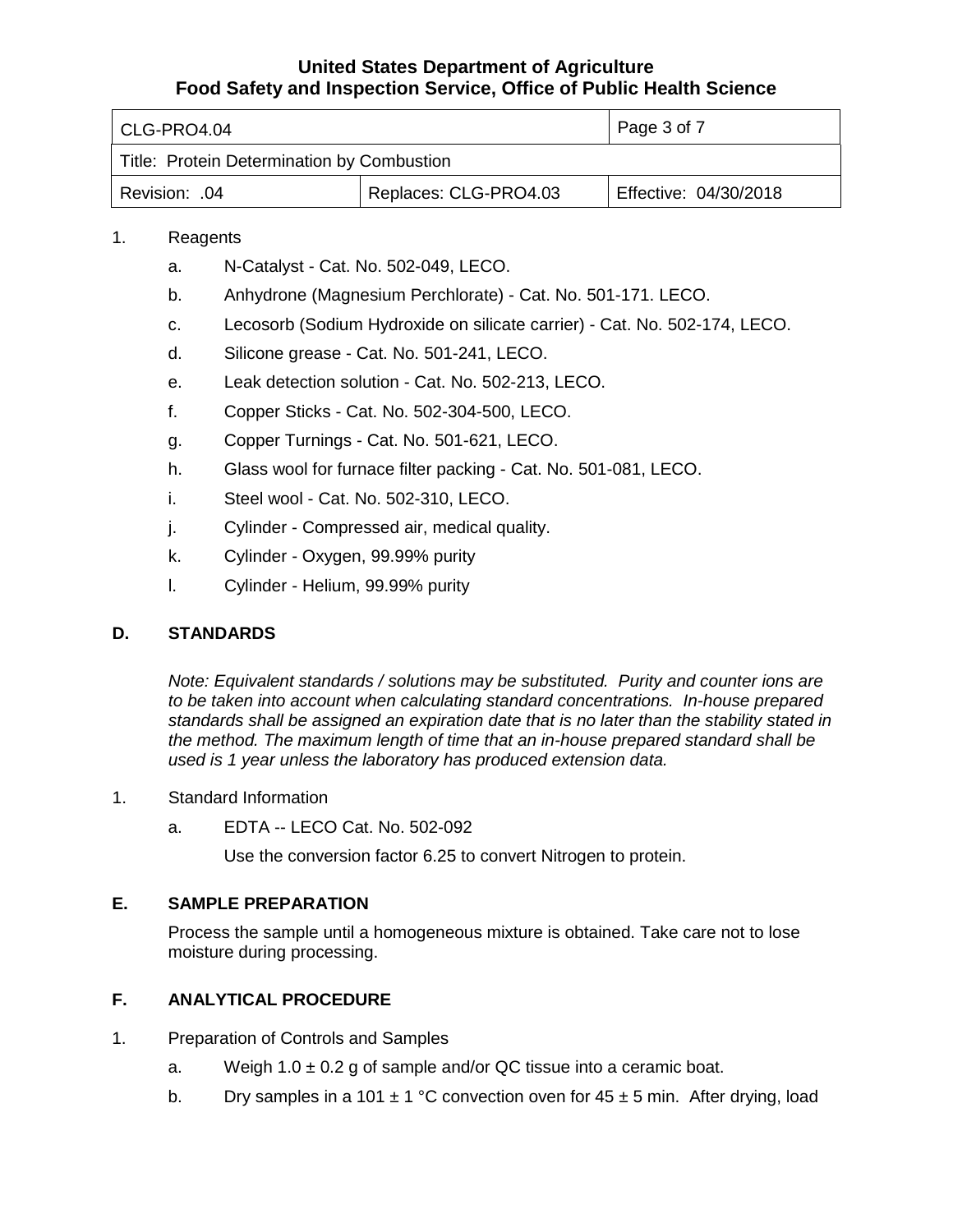| l CLG-PRO4.04                              |  | Page 4 of 7           |
|--------------------------------------------|--|-----------------------|
| Title: Protein Determination by Combustion |  |                       |
| Replaces: CLG-PRO4.03<br>Revision: .04     |  | Effective: 04/30/2018 |

samples into the instrument.

Note: If needed, samples may be cooled and/or stored in a desiccator until analyzed.

- 2. Procedure
	- a. Analyze at least five blanks with boats, until three consecutive blanks have a stable value with a standard deviation of less than 0.002%. Blank correct using the last three consecutive values.
	- b. Run 4 or more EDTA standards until three consecutive values have a Relative Standard Deviation of 0.2% or less. Use the last three consecutive values to drift correct.
	- c. Load the set of samples into the protein analyzer.
	- d. Analyze samples on instrument.

#### 3. Instrumental Settings

*Note: The instrument parameters may be optimized to ensure system suitability.*

Prepare instrument by following the procedure outlined in the operator's instruction manual (i.e. pack reagent tubes, perform leak checks, etc.).

| Furnace temperature:         | 1100 °C.             |
|------------------------------|----------------------|
| Lance flow:                  | $\approx$ 1.8 L/min. |
| Purge flow:                  | $\approx$ 4.2 L/min. |
| <b>TE Cooler Temperature</b> | $5^{\circ}$ C.       |
| <b>Dehydration Time</b>      | $0$ seconds          |
| <b>Purge Cycles</b>          | 2                    |
| <b>Element Parameters</b>    | Nitrogen             |
| <b>Baseline Delay time</b>   | 6 seconds            |
| Minimum Analysis Time        | 35 seconds           |
| TC Baseline Time             | 10 seconds           |

#### Burn Profile

| <b>Burn Cycle</b> | Lance Flow | Purge Flow | Time (seconds) |
|-------------------|------------|------------|----------------|
|                   | Off        | Jn         |                |
|                   | On.        | υn         | 35             |
|                   | ∶)n        | Off        | End            |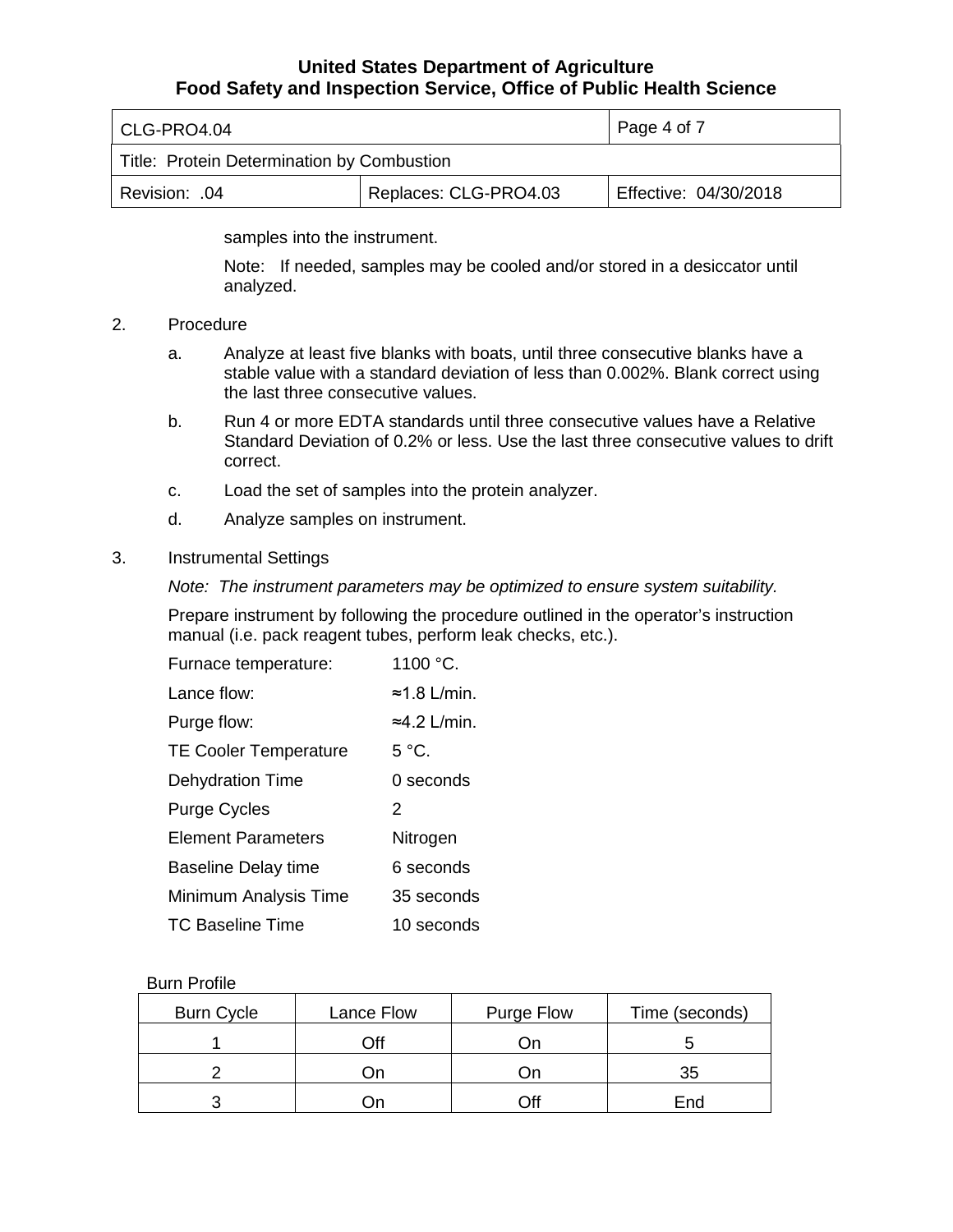| CLG-PRO4.04                                |                       | Page 5 of 7           |
|--------------------------------------------|-----------------------|-----------------------|
| Title: Protein Determination by Combustion |                       |                       |
| Revision: .04                              | Replaces: CLG-PRO4.03 | Effective: 04/30/2018 |

### Ballast:

| <b>Equilibrate Time</b>          | 30 seconds  |
|----------------------------------|-------------|
| <b>Not Filled Timeout</b>        | 300 seconds |
| Aliquot Loop                     |             |
| <b>Equilibrate Pressure Time</b> | 4 seconds   |
| <b>High Precision</b>            | Yes         |
| <b>High Speed</b>                | Nο          |

### 4. Sample Set

- a. EDTA
- b. Meat recovery
- c. Samples (up to 20)
- d. Safeguard (Meat recovery)

Note: Additional QC can be run through the set to monitor reagents and instrument drift.

#### 5. Calibration

- a. A standard curve must be established for each instrument method, and with each new lot of EDTA. The drift of the curve can be corrected as often as needed by analyzing three or more EDTA standards, and using the drift correction menu in the software.
- b. If the drift is off by 10% or more, re-run the EDTA calibration curve.
- c. The calibration is established using a 1/certified weighting and the simplest curve that minimizes the RMS error.

### **G. CALCULATIONS**

Calculations are done using the instrument control software. The results are reported as % protein using the nitrogen factor of 6.25.

% Nitrogen  $x 6.25 = %$  Protein.

### **H. SAFETY INFORMATION AND PRECAUTIONS**

1. Required Protective Equipment - Safety glasses, heat-resistant gloves, plastic gloves, laboratory coat.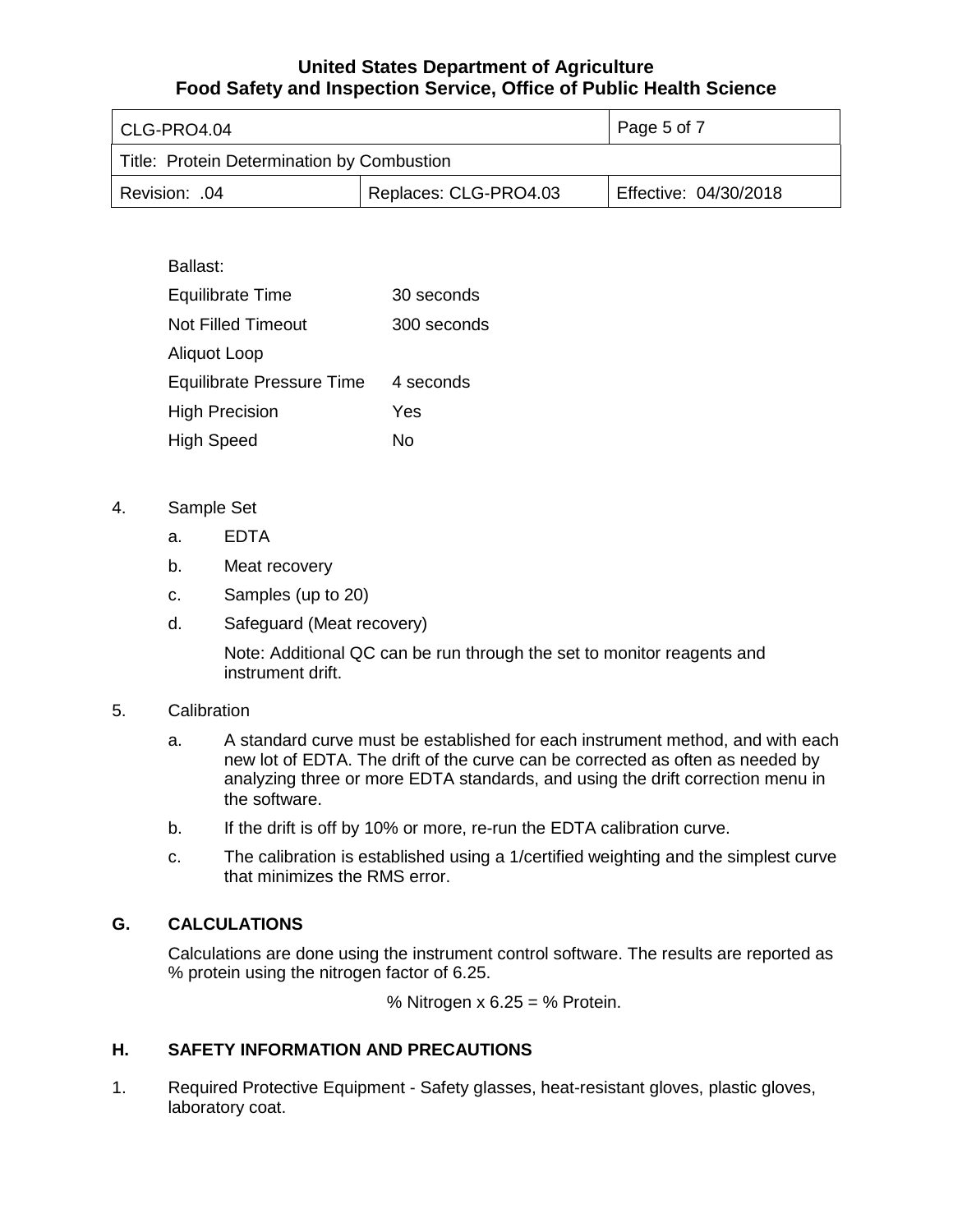| l CLG-PRO4.04                              |  | Page 6 of 7           |
|--------------------------------------------|--|-----------------------|
| Title: Protein Determination by Combustion |  |                       |
| Replaces: CLG-PRO4.03<br>Revision: .04     |  | Effective: 04/30/2018 |

#### 2. Hazards

| <b>Procedure Step</b>                                                      | Hazard                                                                                                                                   | Recommended Safe<br>Procedures                                                                                            |
|----------------------------------------------------------------------------|------------------------------------------------------------------------------------------------------------------------------------------|---------------------------------------------------------------------------------------------------------------------------|
| Unit operates at 220<br>volts AC and has a<br>high voltage power<br>supply | Can cause severe<br>burns/electric shock                                                                                                 | Turn instrument off and<br>remove metal objects from<br>hands and arms before<br>reaching into the instrument<br>cabinet. |
| Crucible combustion<br>tube and reduction<br>tube                          | Extremely hot (700 - 1150<br>°C)                                                                                                         | Allow to cool or use suitable<br>tool when they are hot                                                                   |
| Pure Oxygen                                                                | <b>Explosive greatly</b><br>accelerates combustion                                                                                       | Remove all ignition sources<br>from the laboratory area                                                                   |
| Compressed gas<br>cylinder                                                 | <b>Explosive</b>                                                                                                                         | Mount cylinders firmly and<br>have two stage regulators<br>attached before cylinder<br>valves are opened.                 |
| Magnesium<br>Perchlorate                                                   | Strong oxidizer, contact with<br>flammable materials may<br>cause ignition. Causes<br>irritation to skin, eyes, and<br>respiratory tract | Use in a fume hood.                                                                                                       |
| Sodium Hydroxide                                                           | Causes burns to all body<br>tissue. Corrosive. Reacts<br>with some metals to form $H_2$                                                  | Use in a fume hood.                                                                                                       |

## 3. Disposal Procedures Follow federal, state, and local regulations

#### **I. QUALITY ASSURANCE PLAN**

- 1. Performance Standard
	- a. Three consecutive values of EDTA run before the samples shall have a Relative Standard Deviation of 0.2% or less.
	- b. The three consecutive blanks used for blank correction shall have a standard deviation of less than 0.002%.
	- c. The meat recovery run before the samples shall have a  $\leq 0.44\%$  protein difference from the reference value.